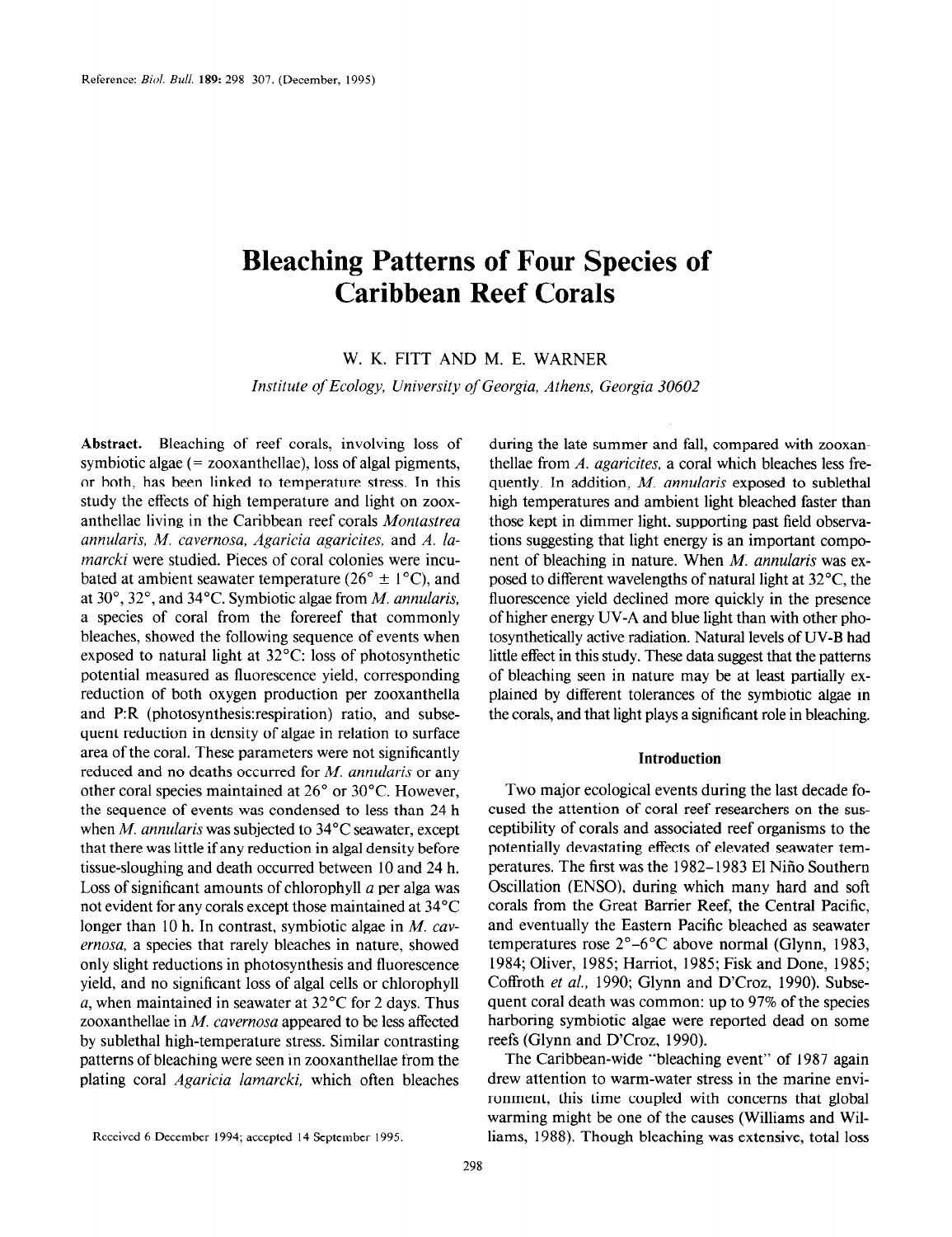of zooxanthellae from coral tissues was rare, as was death of entire coral colonies (see references in Fitt et al., 1993; Porter and Meier, 1992). Most bleached corals recovered their normal coloration within a year (Szmant and Gassman, 1990; Fitt et al., 1993). The results of both of these events are consistent with the notion that corals and other associated invertebrates are living close to their physiological upper thermal limits during summer months, so that even the smallest increase in seawater temperature may have an effect if the exposure time is long enough (Coles et al., 1976).

Virtually all studies of bleaching support the supposition that summertime bleaching is at least partially linked to the high temperatures (e.g., Yonge and Nichols, 1931a; Jokiel and Coles, 1977; Jaap, 1979; Glynn, 1984; Lasker et al., 1984; Hoegh-Guldberg and Smith, 1989; Glynn and D'Croz, 1991; Gates et al., 1992; Jokiel and Coles, 1990; Fitt et al., 1993). Two of the best examples of the role of temperature involve laboratory experiments, one simulating El Nifio conditions in the Eastern Pacific (Glynn and D'Croz, 1990) and the other mimicking the effects of the thermal discharge system of a power generator in Hawaii (Jokiel and Coles, 1977). Both studies clearly showed the immediate, adverse effects on corals of abnormally high temperatures ( $\geq$ 32°C), as well as more subtle bleaching during long-term exposure to temperatures only  $1^{\circ}-2^{\circ}$ C above normal ambient (e.g., 30 $^{\circ}$ C).

The relative importance of other environmental factors on bleaching is more contentious. Low salinity and high levels of natural light sometimes show synergistic effects in connection with high temperatures near the limits of tolerance for corals (Coles and Jokiel, 1978; cf. Hoegh-Guldberg and Smith, 1989). In addition, high doses of ultraviolet light induce bleaching without increased temperature (Jokiel, 1980; Gleason and Wellington, 1993). Although the role of light in bleaching is interesting, little is currently known about the role of light quantity and quality, especially in relation to photosynthetic action spectra of the symbiotic algae. For instance, UV-B blocking compounds have been described and characterized  $(5.1 \times 10^{10} \text{ m})$ ,  $(986)$ , and show the expected de- $($ Dunlap and Charler, 1980), and show the expected de- $\frac{1}{2}$  $\mu$ <sub>1</sub> and  $\mu$ <sub>1</sub>  $\mu$ <sub>2</sub>  $\mu$ <sub>2</sub> nm<sub></sub>) is generally limited at wavelengths at wavelengths at  $\mu$ <sub>2</sub> nm<sup>-</sup> light  $(ca. 320-400 nm)$  is generally limited at wavelengths greater than 350 nm, where photosynthetic pigments in zooxanthellae begin absorbing light (Jeffrey and Haxo, 1968; Dunlap et al., 1988). This leaves the coral and symbiotic algae exposed to longer UV-A wavelengths and blue light (ca. 400–450) (Dunlap et al., 1988), as well as to other photosynthetically active radiation (PAR).

One of the most perplexing aspects of coral bleaching is that some species seem to lose color frequently and quickly during bleaching events, whereas others never seem to bleach. For instance, the Caribbean reef-building coral Montastrea anularris is one of the first species to appear discolored during bleaching events, whereas M. cavernosa rarely bleaches (Jaap, 1979, 1985). Although differential tolerance of host tissue to environmental stress may explain these patterns, it is also possible that different species or types of zooxanthellae (see Trench, 1993) exhibit different tolerances to temperature and light  $(cf.$  Fitt, 1985).

One explanation proposed for high-temperature bleaching is that the host digestive cells detach from the mesoglea, carrying zooxanthellae out of the coelenteron, in a fashion seen in cnidarians exposed to cold water stress (Gates et al., 1992). Other investigators have found that cultured zooxanthellae placed in temperatures equal to or higher than 32°C show decreased photosynthetic efficiency (Iglesias-Prieto et al., 1992); this observation suggests that the algae, and not just the host, are responsible for the breakdown of the symbiosis during bleaching. There is still no consensus as to which of the symbiotic partners is more affected by high temperature. In this study we address some of these issues by documenting the sequence of events occurring in zooxanthellae living symbiotically with four species of Caribbean reef corals, and show that both light quantity and quality can be important environmental factors in bleaching.

## Materials and Methods

#### Collection and maintenance of animals

Intact colonies of the reef corals Agaricia agaricites, A. lamarcki, Montastrea annularis, and  $M$ . cavernosa were collected from a depth of 14- 16 m on the forereef off the Discovery Bay Marine Laboratory in Jamaica in the early morning (0700-0800) in February and March of 1993 and 1994. Within 1 h of collection each colony was broken into eight pieces, each with a surface area of  $5-10 \text{ cm}^2$ , and placed, cach want a cannot area of  $\sigma$  to che and placed into one of four water jacketed acry he filed bation chambers containing about 3.5 l of seawater. The clear plastic chambers were exposed to ambient light; their open plastic chambers were exposed to amount them, then duce the maximum lines to sell the maximum lines to sell the maximum lines. duce the maximum light intensities to slightly less those found at 14–16 m on the reef. Light intensities at noon on a cloudless day on the reef at I5 m were measured on three occasions and ranged between 500–600  $\mu$ E m<sup>-2</sup>s<sup>-1</sup>, emer occasions and ranged occurrent 500 000  $\mu$ E in the  $maximum$  intensities incastried in the enamoers under the screen were 400–475  $\mu$ E m<sup>-2</sup>s<sup>-1</sup>. During the experiments, fresh unfiltered seawater flowed into the chambers at ca. 150 m min<sup>-1</sup> and vigorous aeration from aquarium pumps and air stones kept the water well mixed. Ambient seawater temperatures were  $26.0^{\circ} \pm 1.0^{\circ}$ C. Coral pieces were allowed to equilibrate in the chambers for  $5-15$  min at ambient temperature before the start of each experiment. Under ambient temperature and light, control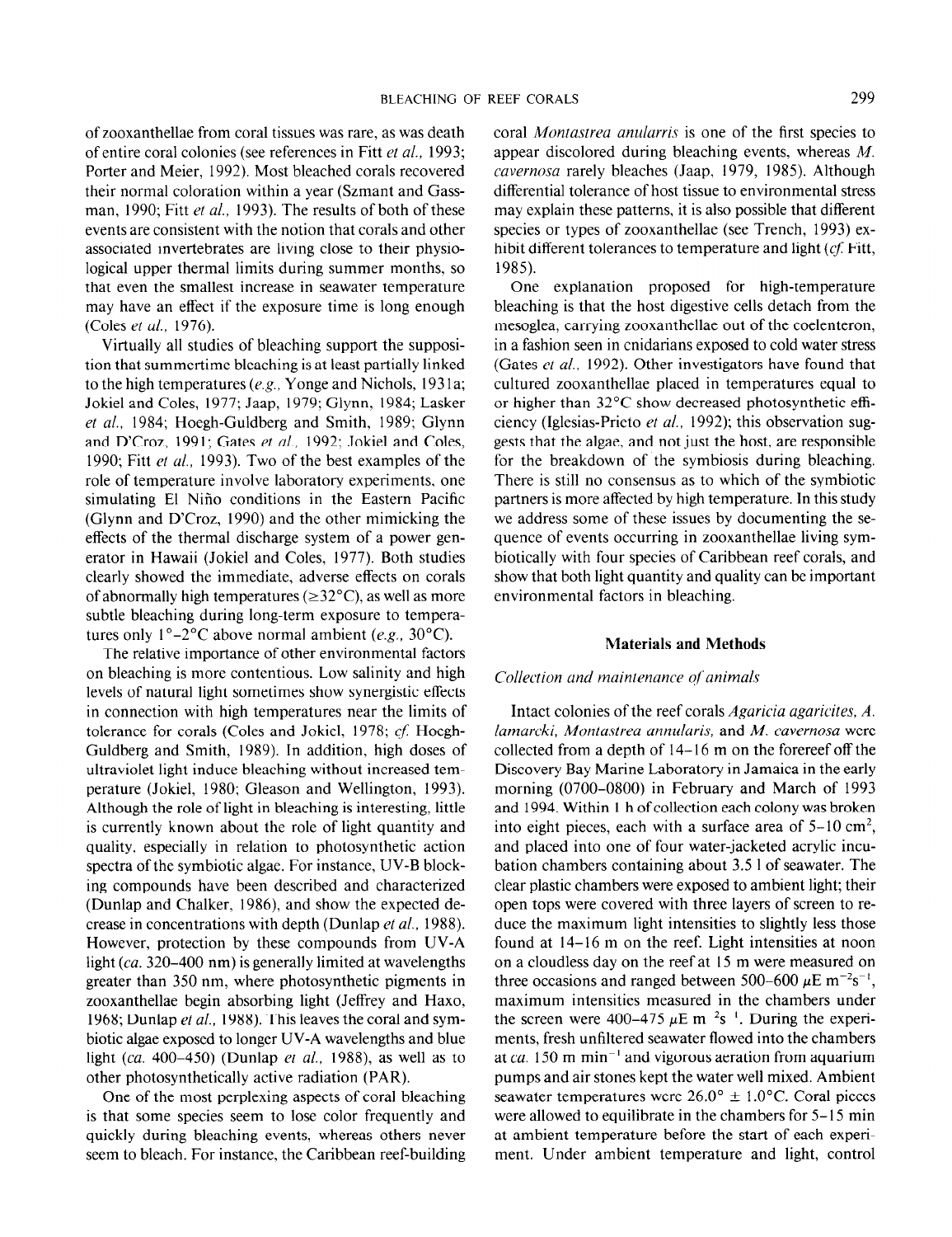pieces maintained in chambers showed no adverse or visible effects for at least 4 days.

## Experimental protocol

Coral pieces were placed in one of four chambers, each starting out at ambient seawater temperature (26.O"C  $\pm$  1.0°C). In three of the chambers, aquarium heaters were used to raise the temperature over a period of about 1 h. Temperatures were kept at 30°, 32°, and 34°C  $\pm$  0.5°C. A minimum of four replicate colonies were tested from each species. At least two pieces of each replicate colony were placed into each of the four chambers so that samples could be taken at different times. Coral pieces maintained at 26", 30", and 32°C were processed at about 24 and 48 h. Coral pieces exposed to 34°C were sampled 3- 5 times during the first 24-h period. Pieces of coral were processed for physiological testing and biomass determinations as detailed below.

# Light quality and quantity experiments

Pieces of six replicate heads of  $M$ . annularis used in experiments testing the effects of light quality and quantity were collected from a patch reef  $(1-2 \text{ m} \text{ deep})$  off Key Largo, Florida. Coral pieces were placed in glass petri dishes in a 32°C temperature bath with aeration, where the seawater was changed at least every 4 h throughout the experiment. The quality and quantity of natural ambient light were adjusted with screens and glass cut-off filters (Melles Girot). Corals were exposed to one of the following conditions: natural light with no filters, natural light without UV-B ( $>320$  nm), natural light without UV-A and  $B$  ( $>$ 395 nm), or natural light without UV or blue light (>495 nm). Two layers of window screen covered the entire waterbath to reduce the maximum exposure level to slightly lower than that found in situ ( $\lt$ 700  $\mu$ E m<sup>2</sup>s<sup>-1</sup>). Some coral pieces (control) were maintained under two layers of window screen without filters, but at 26°C.

#### Physiological testing and biomass determinations

Coral tissue and zooxanthellae were removed from the coral skeleton with a Water-Pik and subsamples of the cour skereton with a water for and subsamples of the pomogenate taken for zooxantifichae counts and emotophyll  $\alpha$  determinations. The remaining homogenate was filtered through three layers of cheesecloth and centrifuged at 1500  $\times$  g for 3 min. The pellet was resuspended and washed (recentrifuged) with fresh filtered (0.45  $\mu$ m) seawater (FSW) at least three times, or until few animal fragments were seen amongst the zooxanthellae in microscopic observations. ppic observations.

densities between 1.0 x and 1.0 x and 1.0 x and 1.0 x and 1.0 x and 1.0 x and 1.0 x and 1.0 x and 1.0 x and 1.0 x and 1.0 x and 1.0 x and 1.0 x and 1.0 x and 1.0 x and 1.0 x and 1.0 x and 1.0 x and 1.0 x and 1.0 x and 1.0

milliliter. Respiration rates in the dark and photosynthetic rates at 450  $\mu$ E m<sup>-2</sup>s<sup>-1</sup> (above saturation) were determined with a YSI oxygen meter equipped with low-volume (2- 10 ml) chambers and magnetic stirrers. Respiration and net photosynthesis rates were added together to give gross photosynthesis rates and standardized to number of zooxanthellae. Gross photosynthesis:respiration (P:R) ratios were calculated from these rates.

Chlorophyll fluorescence of zooxanthellae suspensions was measured with a Turner fluorometer, after a IO-min incubation in darkness. The ratio of fluorescence obtained with additions of DCMU ( $10^{-5}$  M) in relation to that without DCMU was calculated. Long-term kinetics of chlorophyll fluorescence of zooxanthellae living within the host were recorded with a pulse amplitude modulation fluorometer (model PAM 101, 103; Waltz). The corals were dark-adapted for 10 min under the fiber optic bundle of the fluorometer prior to measurement. The initial fluorescence (Fo) was measured by exposing the coral to a weak pulse of red light (<1  $\mu$ E m<sup>2</sup>s<sup>-1</sup>). Maximum fluorescence (Fm) was then determined by applying a l-s pulse of intense white light (>500  $\mu$ E m<sup>2</sup> s<sup>-1</sup>). The maximum variable fluorescence was calculated as  $Fv = Fm - Fo$ . The value Fv/Fm is used to indicate the photosynthetic efficiency and is proportional to the quantum yield.

Chlorophyll a was extracted with acetone by the method of Jeffrey and Humphrey (1975). Total chlorophyll a was calculated from absorbance at 663 and 630 nm and standardized per algal cell extracted.

Zooxanthellae densities were calculated from the total number of zooxanthellae and the surface area of the coral. Number of zooxanthellae was determined from replicate (8-10) hemacytometer counts. Surface area was determined by covering the surface of the coral with aluminum foil, weighing the foil, and applying a standard curve relating aluminum weight to area.

### Results

#### High-temperature stress in ambient light

The response of corals and their symbiotic algae to highthe response of corals and their symbootic argue to figure lomperature sitess variou with species of coral, but for lowed a similar pattern (Figs. 1–4). The pattern is best illustrated with *Montastrea annularis* maintained at  $32^{\circ}$ C: photosynthetic rates and potential (fluorescence ratio  $F + DCMU$ <sub>r</sub>  $F - DCMU$ ) and potential (huorescence rationally  $r = \frac{1}{r}$  ratio all decreased before any significant change ration) ratio all decreased before any significant change in density of zooxanthellae was evident. At  $34^{\circ}$ C it took less than 24 h for photosynthesis, fluorescence ratios, and the  $P:R$  to decrease to 0. The zooxanthellae density and chlorophyll  $a$  content per zooxanthella changed little at  $34^{\circ}$ C before coral death was first observed at 19 h. Zooxanthellae from  $M$ . annularis maintained at 30 $^{\circ}$ C differed little from zooxanthellae isolated from freshly collected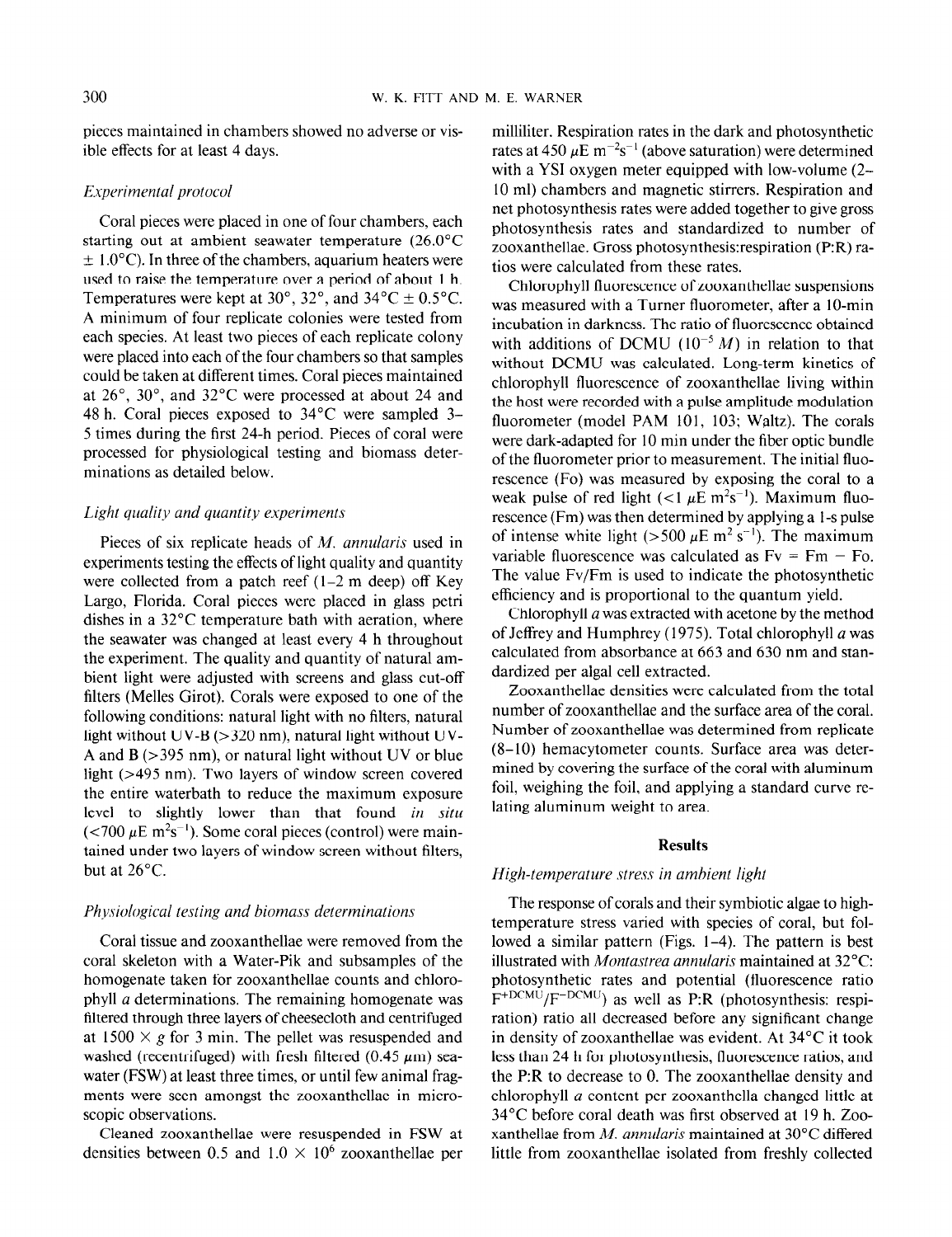

Figure 1. Patterns of bleaching of zooxanthellae in the corals Montastrea annularis and  $M$ . cavernosa exposed to seawater temperatures of 26°C (control), 30°, 32°, and 34°C: gross photosynthesis: respiration ratio (P:R), gross photosynthesis (P<sub>g</sub>), and fluorescence ratio (F<sub>+DCMU</sub>/F<sub>-DCMU</sub>) in relation to exposure time.<br>All data points are means  $\pm$  SD,  $n = 4$ , unless otherwise noted. \* = significantly (P < 0.05, ANOVA) different from controls.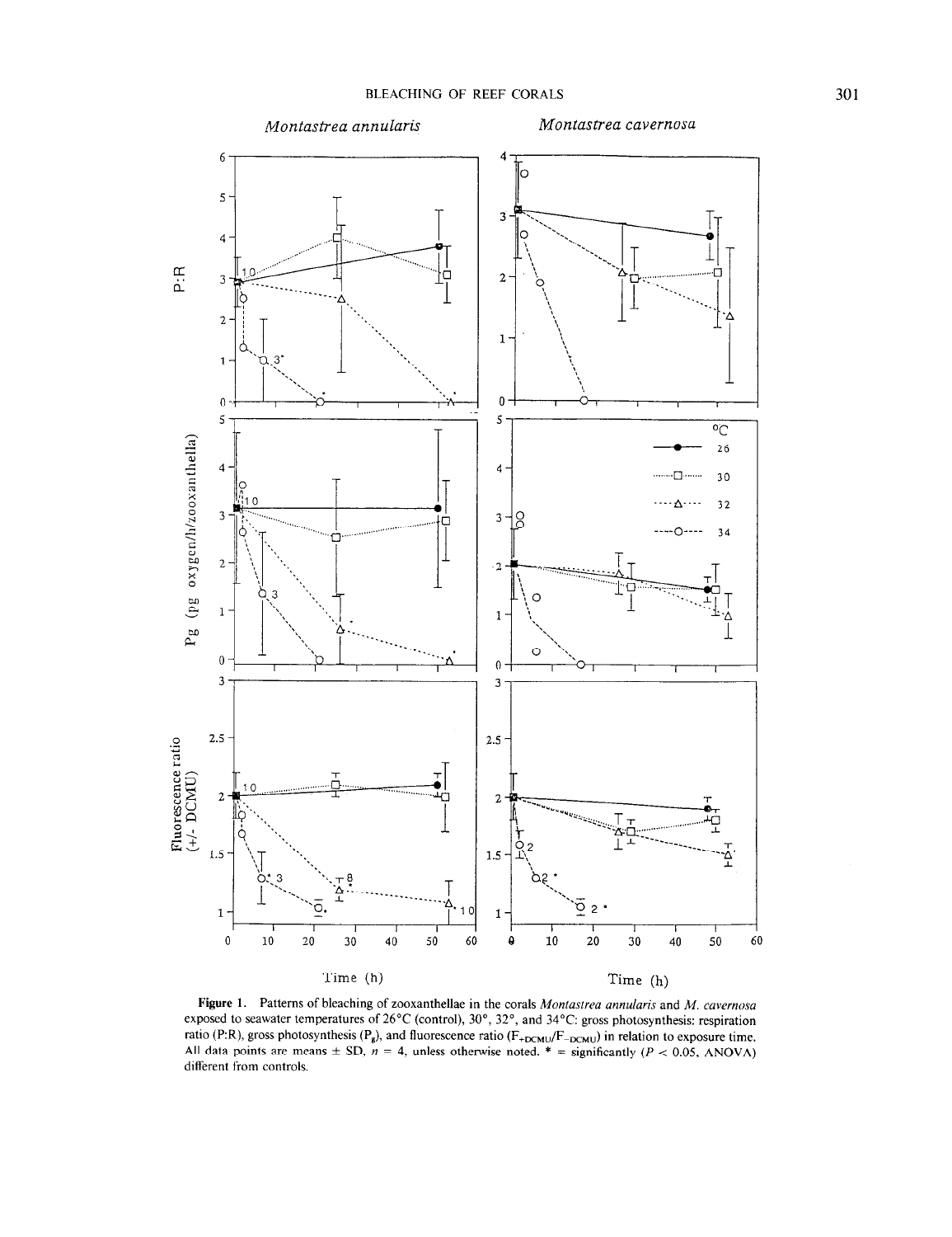corals or those maintained at ambient seawater temperature (26°  $\pm$  1°C) for 2 days. Chlorophyll *a* per zooxanthella increased slightly over the 2-d experiment, probably due to photoadaptation to the experimental light intensities, which were slightly lower than the light intensities in situ (Fig. 2).

M. cavernosa responded somewhat differently to increases of temperature in the light than did M. annularis. No significant reductions in the density of zooxanthellae were observed over 53 h at any temperature (Fig. 2). Photosynthesis, fluorescence, and the P:R ratio at  $26^\circ$ ,  $30^\circ$ , and 32°C remained relatively stable, except that there was a 25%-50% decrease in these parameters at 53 h at 32°C (Fig. 1). In contrast, photosynthesis, fluorescence, and P:R of the zooxanthellae from  $M$ . cavernosa declined rapidly at 34°C in a fashion similar to that seen in zooxanthellae from M. annularis. Chlorophyll a per zooxanthella increased slightly throughout the experiment at all temperatures except  $34^{\circ}$ C, at which values remained the same or decreased slightly (Fig. 2). Zooxanthellae from Agaracia lamarcki appeared to be less tolerant to seawater temperatures of 32" and 34°C than were zooxanthellae from A. agaricites (Figs. 3-4). Photosynthesis and the fluorescence ratio of zooxanthellae from A. lamarcki declined faster at 34°C than zooxanthellae from A. agaricites (Fig. 3). At 32°C photosynthesis and fluorescence ratios decreased significantly for both species (Fig. 3), and zooxanthellae density was about half of that from corals maintained at 30 $^{\circ}$  or 26 $^{\circ}$ C (Fig. 4). Chlorophyll a per zooxanthella did not change significantly  $(P > 0.05, ANOVA)$ at any temperature for either coral, except for a marked decrease for A. lamarcki at  $32^{\circ}$ C for 48 h (Fig. 4).

#### High-temperature stress and light

When pieces of *M. annularis* were exposed to different wavelengths of light at 32°C those experiencing the largest decrease in fluorescence ratio (Fv/Fo) received wavelengths in the UV-A range (320-400 nm) or blue to bluegreen light (395-495 nm) (Fig. 5A). Rates of decrease in fluorescence ratio were no different with or without natural levels of UV-B light  $(< 320 \text{ nm})$  in these experiments  $(ANOVA, P > 0.05)$ . Control corals (those maintained at  $\alpha$  in the  $\alpha$ <sub>i</sub>c is  $\alpha$  in the noise of  $\alpha$  in the change of  $\alpha$  is  $\alpha$  in the change of  $\alpha$  is  $\alpha$  is  $\alpha$  is  $\alpha$  is  $\alpha$  is  $\alpha$  is  $\alpha$  is  $\alpha$  is  $\alpha$  is  $\alpha$  is  $\alpha$  is  $\alpha$  is  $\alpha$  is  $\alpha$  is  $\alpha$  is  $\alpha$ L<sub>0</sub> C in hatara right with no mitris) showed the experiment. Huorescence ratio (Fighter the experiment.

 $\frac{1}{2}$  decreased to  $\frac{1}{2}$   $\frac{1}{2}$   $\frac{1}{2}$   $\frac{1}{2}$  of the higher  $\frac{1}{2}$  and  $\frac{1}{2}$   $\frac{1}{2}$ posed to 32°C declined faster when exposed to higher intensity than lower intensity of natural light (Fig. 5B). Interestingly, a "recovery" trend was observed in the same experiment and in three similar experiments (not included) during periods of cloudy weather.

## **Discussion**

 $\pm$  study shows that symbols that symbols dinoflagellates living  $\pm$ ins study shows that symbolic unionagenates in the

tosynthetic capacity and oxygen evolution when exposed to higher than normal temperatures ( $32^\circ$ ,  $34^\circ$ C) in natural light for relatively short periods of time. Reductions in photosynthesis and corresponding flow of electrons between photosystems II and I, as indicated by fluorescence ratios, preceded any significant reductions in density of zooxanthellae in the reef-building corals Montastrea annularis, Agaricia lamarcki, and  $\Lambda$ . agaricites. In addition, zooxanthellae from M. cavernosa and A. ugaricites appeared to be more tolerant to the experimental temperature regimes, showing reduced photosynthetic competence after longer exposure times  $(>24 h)$ . There was no significant reduction in symbiont density in  $M$ . cavernosa over the course of the experiment (48-55 h), though probably they too would eventually lose symbiotic algae that were not photosynthetically functional. The data correspond to the bleaching patterns seen in the field; M. annularis, and A. lamarcki commonly lose color during bleaching events, whereas  $M$ . cavernosa rarely bleaches and  $A$ . agaricites sometimes bleaches. The results of this study suggest that the differences seen in nature in bleaching of coral species may be due to the different physiological tolerances of their specific symbiotic algae.

Though it has been clear for some time that the fluorescence patterns and photosynthetic rates of cultured zooxanthellae are altered at moderate increases above control temperatures (e.g., 32" vs. 26°C) (Iglesias-Prieto  $et al., 1992$ ), there has been debate as to the mechanism of bleaching in relation to mode of release of the zooxanthellae from the coral and the relative health of the symbiont and host (Gates et al., 1992). Hoegh-Guldberg and Smith (1989) clearly showed that bleaching of corals can occur without loss of zooxanthellae, especially when high light intensities "photo-bleach" the algal pigments. However, most bleaching events in nature involve heat stress with full solar radiation, and the loss of both symbiotic dinoflagellates and their photosynthetic pigments has been documented (Kleppel et al., 1989; Porter et al., 1989). In our study, chlorophyll a content per zooxanthella varied little, in spite of up to 55 h of exposure to temperatures as high as 34°C. These results are similar to those of Hoegh-Guldberg and Smith (1989), also involving short-term laboratory experiments on corals exposed to elevated temperatures, but in contrast to field posed to citatura temperatures, out in contrast to neta vostrations made during natural oteaching events in the Virgin Islands and southern Florida which showed reductions of chlorophyll a ranging from 50% to 80% (Porter et al., 1989; Kleppel et al., 1989). The only reductions seen in chlorophyll content in this study occurred at 34°C at longer exposure times, suggesting that pigment loss during bleaching occurs *after* physiological damage to photosynthesis. During short-term (days) laboratory experiments, zooxanthellae from the more sensitive symbioses appear to leave the host before or during loss of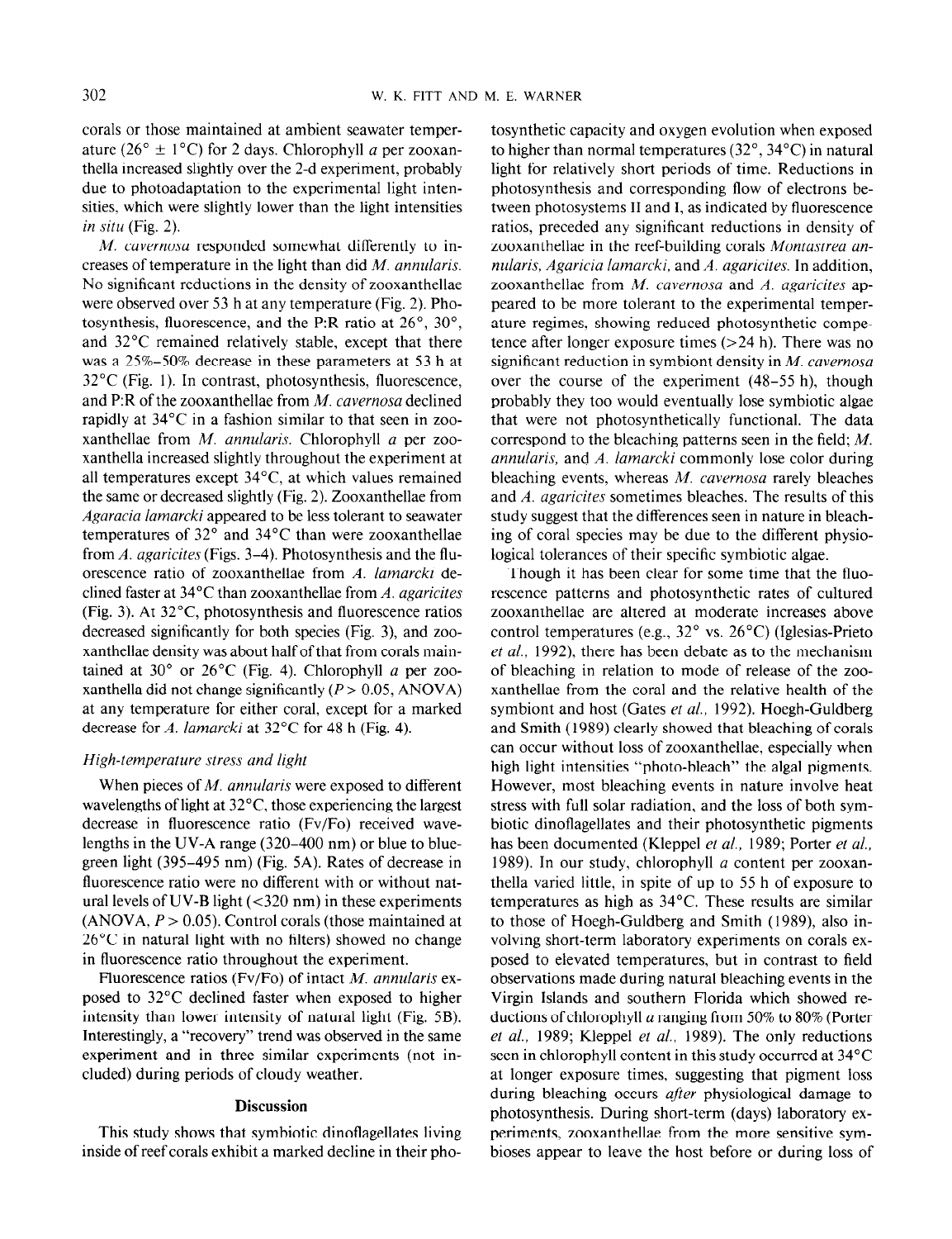10





Figure 2. Patterns of bleaching of zooxanthellae in the corals Montastrea annularis and M. cavernosa exposed to seaward the seaward temperature of 26°C (control), 30°C: check and 34°C: check and 34°C: check a per  $\alpha$ posed to seamater temperatures of  $\omega \in (\text{control})$ ,  $\omega$ ,  $\omega$ , and  $\beta \in \mathbb{C}$ , emotophym a per zooxantineit and zooxanthella density in relation to exposure time. All data points are means  $\pm$  SD,  $n = 4$ , unless otherwise noted. \* = significantly (P < 0.05, ANOVA) different from controls.

photosynthetic pigmentation. Longer exposures (weeks)  $\chi$  (weeks)  $\chi$  (weeks)  $\chi$  (weeks)  $\chi$  (weeks)  $\chi$  (weeks)  $\chi$  (weeks)  $\chi$  (weeks)  $\chi$  (weeks)  $\chi$  (weeks)  $\chi$  (weeks)  $\chi$  (weeks)  $\chi$  (weeks)  $\chi$  (weeks protosymmetre pigmemation. Longer exposures (weeks) to elevated seawater temperatures ( $\geq 30^{\circ}$ C) typically involve loss of chlorophyll  $a$  per zooxanthellae co-occurring with relatively low rates of zooxanthellae expulsion and a decrease in density of zooxanthellae (Glynn and D'Croz, 1990). Thus, loss of photosynthetic pigments appears to be a normal step in warm-water bleaching in nature, and one that indicates algal stress.

10

 $\rm ^{o}C$ 

When Hoegh-Guldberg and Smith (1989) used chlorophyll data taken from water surrounding the corals to calculate release rates of zooxanthellae from the heatstressed (30 $^{\circ}$ , 32 $^{\circ}$ C) Pacific corals Stylophora pistillata and Seriatopora hystrix, expulsion rates increased by a factor of 2 to 10, but only the corals maintained at  $32^{\circ}$ C showed significant decreases in density of zooxanthellae.<br>In the present study, zooxanthellae density in *Montastrea* 

annularis, Agaricia lamarcki, and A. agaricites decreased  $anmu <sub>3</sub>$ ,  $a<sub>5</sub>$  and  $a<sub>6</sub>$ , and  $a<sub>7</sub>$ , again are decreased significantly only *after* photosynthesis and enhanced. zooxanthellar fluorescence decreased. Zooxanthellae from M. cavernosa were apparently more resistant to the higher temperatures than zooxanthellae in  $M$ . annularis, in that zooxanthellae density did not change over the 2 days of exposure to  $32^{\circ}$ C. However, at least some of the zooxanthellae in M. cavernosa held 2 days at  $32^{\circ}$ C showed reduced photosynthetic capacity, and—on the basis of the experiments with  $M$ . annularis-densities might be expected to decrease after longer exposure times. Similarly, Glynn and D'Croz (1990), who documented steady decreases in density of zooxanthellae from Pocillopora damicornis at 30 $^{\circ}$  and 32 $^{\circ}$ C, found that the effects were evident (significantly different from controls) only after 2 weeks or more.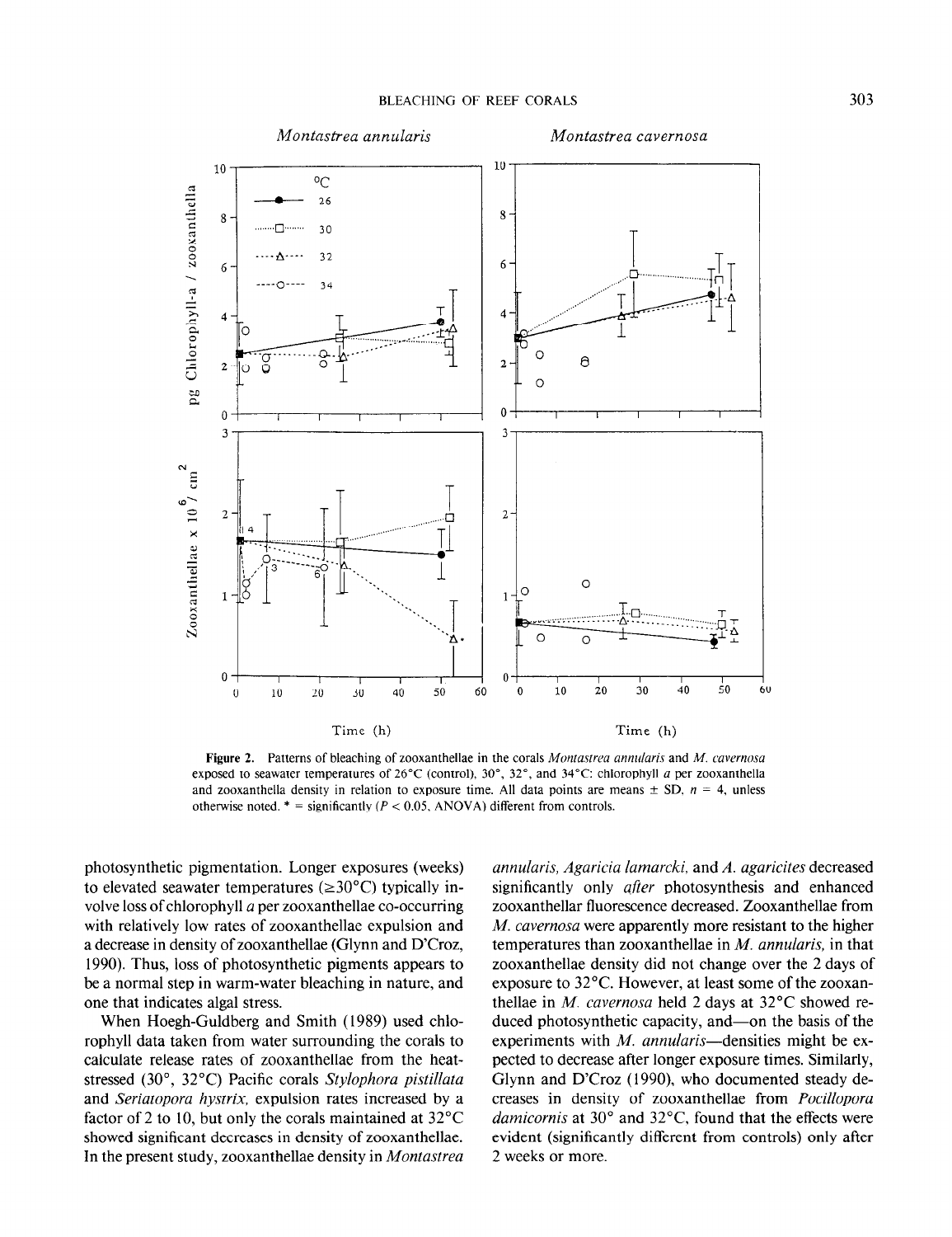

Figure 3. Patterns of bleaching of zooxanthellae in the corals Agaricia agaricites and A. lamarckii exposed to seawater temperatures of  $26^{\circ}$ C (control),  $30^{\circ}$ ,  $32^{\circ}$ , and  $34^{\circ}$ C: gross photosynthesis: respiration ratio (P: R), gross photosynthesis ( $P_g$ ), and fluorescence ratio ( $F_{+DCMU}/F_{-DCMU}$ ) in relation to exposure time. All data points are means  $\pm$  SD,  $n = 4$ , unless otherwise noted. \* = significantly ( $P < 0.05$ , ANOVA) different fr controls. Symbols as in Figures 1 and 2.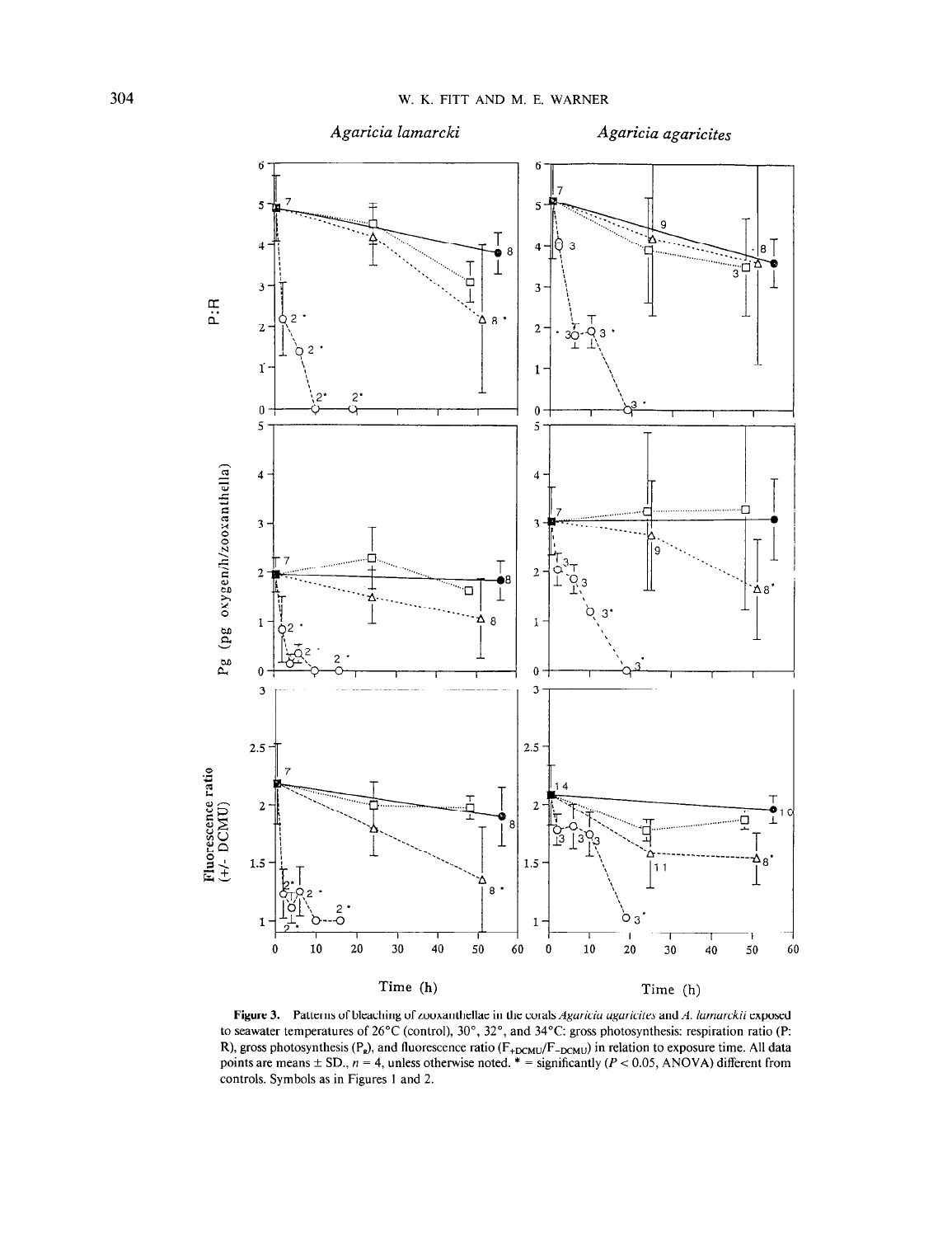

Figure 4. Patterns of bleaching of zooxanthellae in the corals Agaricia agaricites and A. lamarckii exposed to seawater temperatures of 26°C (control), 30°, 32°, and 34°C: chlorophyll a per zooxanthella and zooxanthella density in relation to exposure time. All data points are means  $\pm$  SD,  $n = 4$ , unless otherwise noted.  $* =$  significantly ( $P < 0.05$ , ANOVA) different from controls. Symbols as in Figures 1 and 2.

 $\mathbf{L}$ ight and dark rates of zooxanthelight are so  $\mathbf{L}$  $\frac{1}{2}$  in Stephan and Seriator pistillation and Seriator problem in Seriator problem in Seriator problem in Serial and Serial and Serial and Serial and Serial and Serial and Serial and Serial and Serial and Serial and identical in Stylophora pistillata and Seriatopora hystrix maintained at ambient temperature (Hoegh-Guldberg and Smith, 1989). In contrast, corals maintained at high temperatures in the light exhibit higher rates of expulsion (Hoegh-Guldberg and Smith, 1989), resulting in reduced densities of zooxanthellae at  $32^{\circ}$ C (Hoegh-Guldberg and Smith, 1989; this study). The quantity of light makes a major difference in the kinetics of warm-water-induced bleaching; zooxanthellae kept in dim light take longer, and often require higher temperatures, to achieve the same level of bleaching as seen in brighter light (Fig. 2 this study, Warner and Fitt, unpub.). The quality of light is also a factor in bleaching. Although the effects of large and sudden increases in UV-B can be devastating to zooxanthellae in corals (Lesser *et al.*, 1990; Gleason and Wellington,

 $\frac{1993}{1003}$ , most shallow-water corals have UV-protective corals have  $\frac{1}{2}$  $1993$ ), most shanow-water corals have  $0$  v-protective mycosporine-like amino acids (MAAs) that screen out such dangerous wavelengths. Much more likely sources of synergistic light energy for bleaching are longer wavelength UV-A (wavelengths not screened out by MAAs) and blue light, both important in photosynthesis and therefore not screened out by the coral host (Dunlap  $et$  $al.$ , 1988). Preliminary experiments show that blue light also promotes bleaching of some types of cultured zooxanthellae much more effectively than the same amount of light at any other part of the visible spectrum (Fitt and Warner, unpub.).  $\alpha$  is not correct whether correct whether correct whether correct whether correct  $\alpha$ 

It is not clear at present whether coral death is solely a function of animal tissue death, or if lack or dysfunction of zooxanthellae may trigger or exacerbate events preceding host tissue sloughing and coral death. That the latter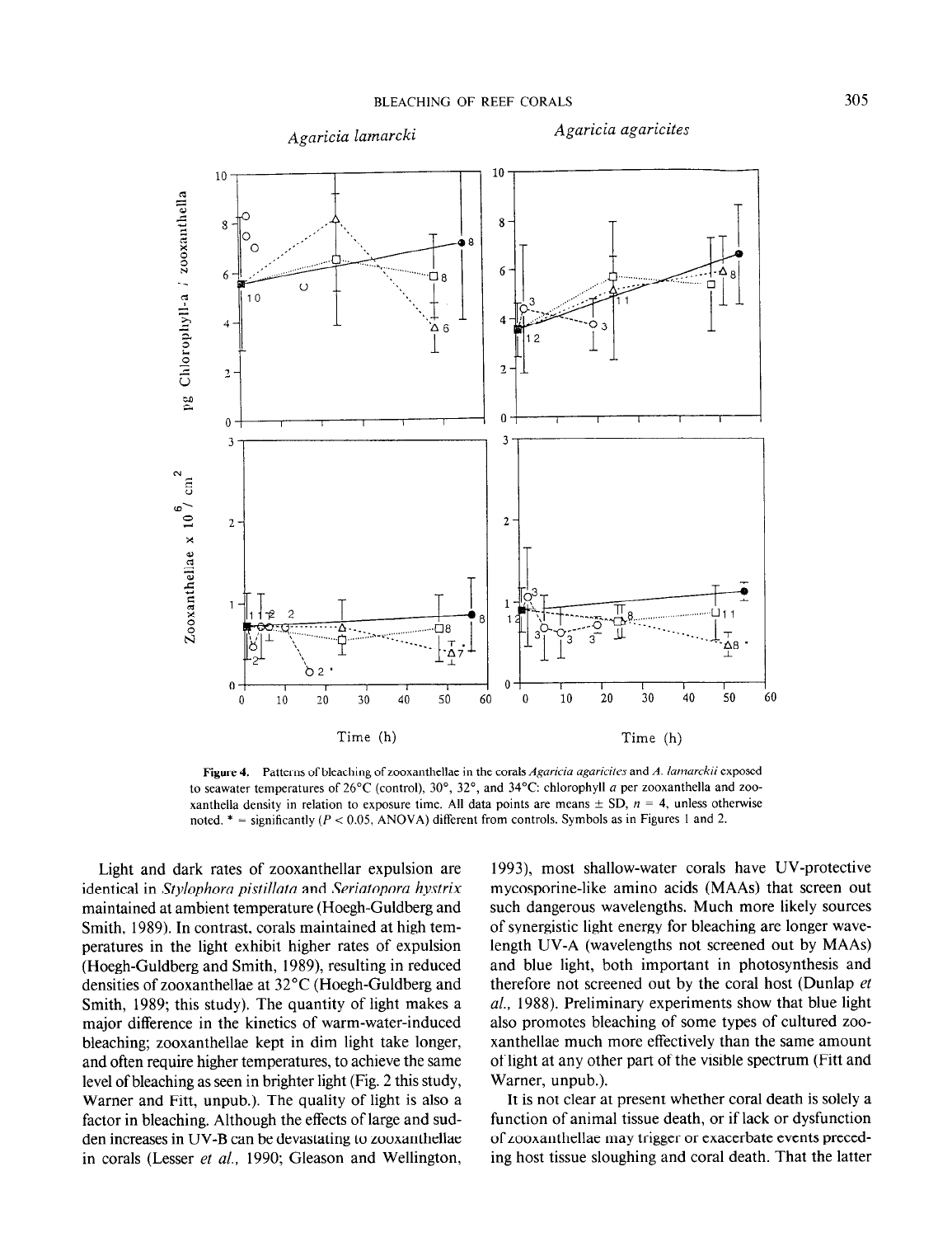

**Figure 5.** Fluorescence ratios ( $F_m/F_o$ ) of zooxanthellae in *Montastrea annularis* collected from the reef (28°C) or exposed to seawater temperatures of 26°C (control) and 32°C (all other data) under different wavelengths (A) and intensities (B) of natural light in relation to exposure time. Neutral-density screens were used to adjust maximum intensities to 54% of air ambient (high light) in all experiments. Cut-off filters were used to adjust wavelength (A), and additional neutral-density screens reduced ambient light to 19% of air ambient (low light) in (B). All data points are means  $\pm$  SD,  $n = 6$ . \* = significantly different from control  $(A, ANOVA)$  or low light intensities  $(B, Student's t test)$ .

can occur in nature was illustrated, on a somewhat longer time scale, in the Eastern Pacific after extensive coral bleaching during the El Nifio Southern Oscillation (ENSO) event of 1982- 1983 (Glynn, 1983, 1984). Before the widespread local and regional deaths of the corals, no zooxanthellae remained in the tissues of Pocillopora damicornis and Millepora spp. Temperatures only a few degrees above normal ambient will kill reef corals. Mayer (1914) found that all the reef corals tested in the Dry Tortugas, at the end of the Florida reef tract, died when exposed for an hour to temperatures between 36° and 38°C during the summer. In this early study, the organisms that died at the lowest temperatures tested  $(M.$  annularis, A. lamarcki, and the hydrocoral Millepora sp.) are the same species that are the first to react during natural bleaching events (e.g., Williams and Bunkley-Williams, 1988), lending support to the notion that the differential bleaching of zooxanthellate cnidarians exposed to moderately high temperatures in nature reflects the tolerances of their particular zooxanthellae.

### Acknowledgments

We thank Drs. R. Smith and G. Schmidt for technical assistance during portions of this study, and W. Wiebe for comments on the manuscript. This research was partially supported by grants from NSF (OCE 9203327, OCE 9349773), ONR (N00014-92-J-1734), and NOAA (CMRC 95-3041). Contribution #2 from the Key Largo Marine Research Laboratory and #575 from the Discovery Bay Marine Laboratory.